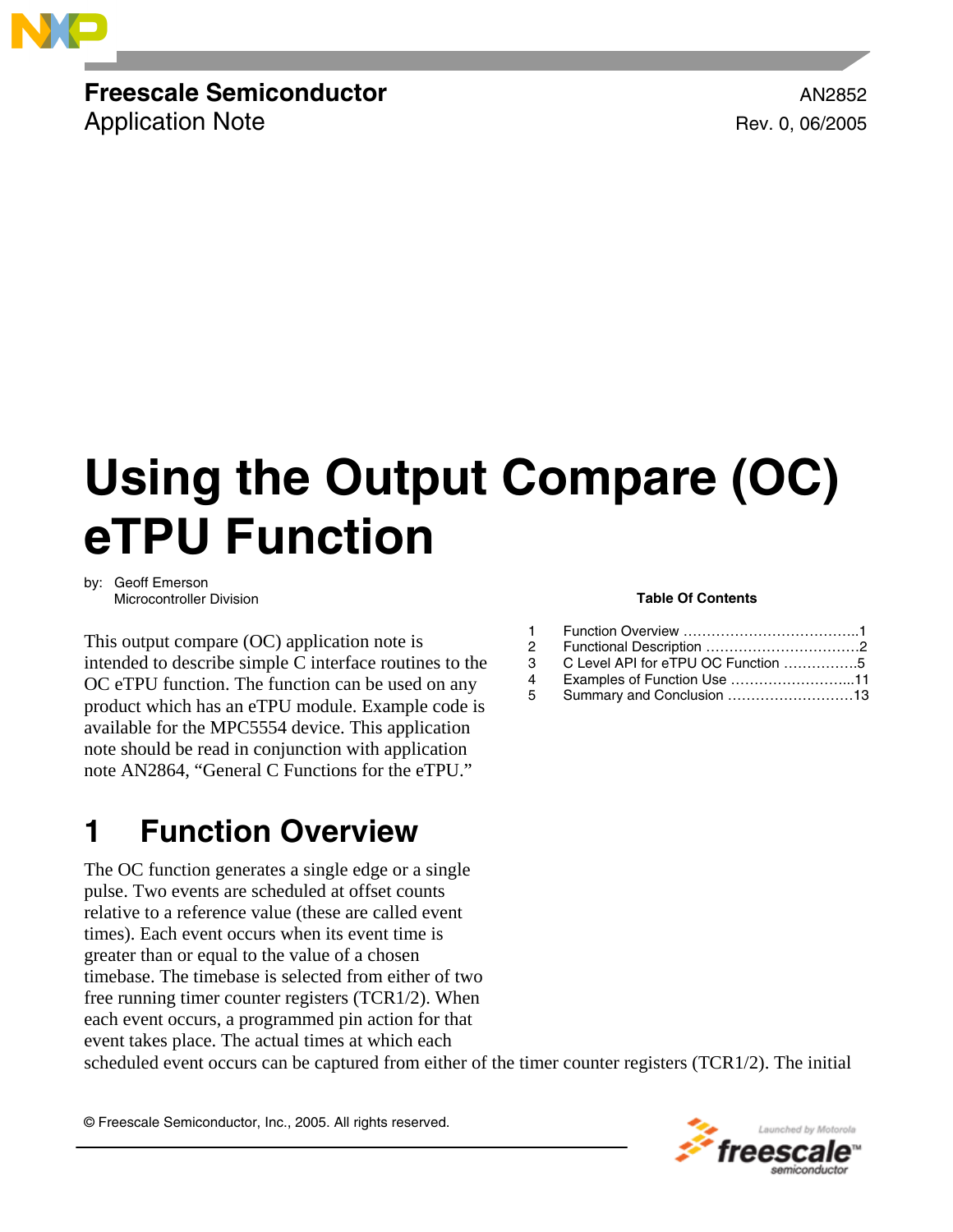

#### **Functional Description**

pin state is programmable and the reference value is selectable. There are three reference modes: immediate reference mode, address reference mode, and value mode.

The eTPU OC function is based on the OC TPU function. The OC eTPU function offers the following enhancements over the OC TPU function:

- 22-bit offset values are supported (versus 15-bit offset value on the TPU3).
- The dual action hardware of the eTPU is used to allow two actions to be programmed. This means that a pulse or a single transition can be accommodated.
- When generating a pulse, the dual action functionality of the eTPU is used to allow pulse edges to be one TCR count apart.

TPU3 continuous pulse mode is not supported. Similar functionality can be achieved with the use of the eTPU QOM function. See application note AN2857: "Using the Queued Output Match (QOM) eTPU Function."

# **2 Functional Description**

Offset1/2 are relative match offsets, not absolute match values. The first match time is calculated by adding Offset1 to a reference value. The second match time is calculated by adding Offset2 to the first match time.



Referenc

### **Figure 1. References, Events and Offsets**

The reference from which the first match in a sequence is scheduled can be the immediate value of the selected timebase (timer count register: TCR), a reference value contained in eTPU data memory, or an absolute TCR value. Using a reference from eTPU data memory allows a transition or pulse to be referenced to a value derived by another eTPU channel.

The pin state when a match occurs is programmable. The pin can be driven high, low, or no change.

The initial pin state, after initialization but before Event1, can be programmed to be high, low, or no change.

Matches are scheduled using both of the eTPU's action units. Each match offset can have a maximum value of 0x40\_0000. This allows the second future match to be up to 0x80\_0000 TCR counts in the future.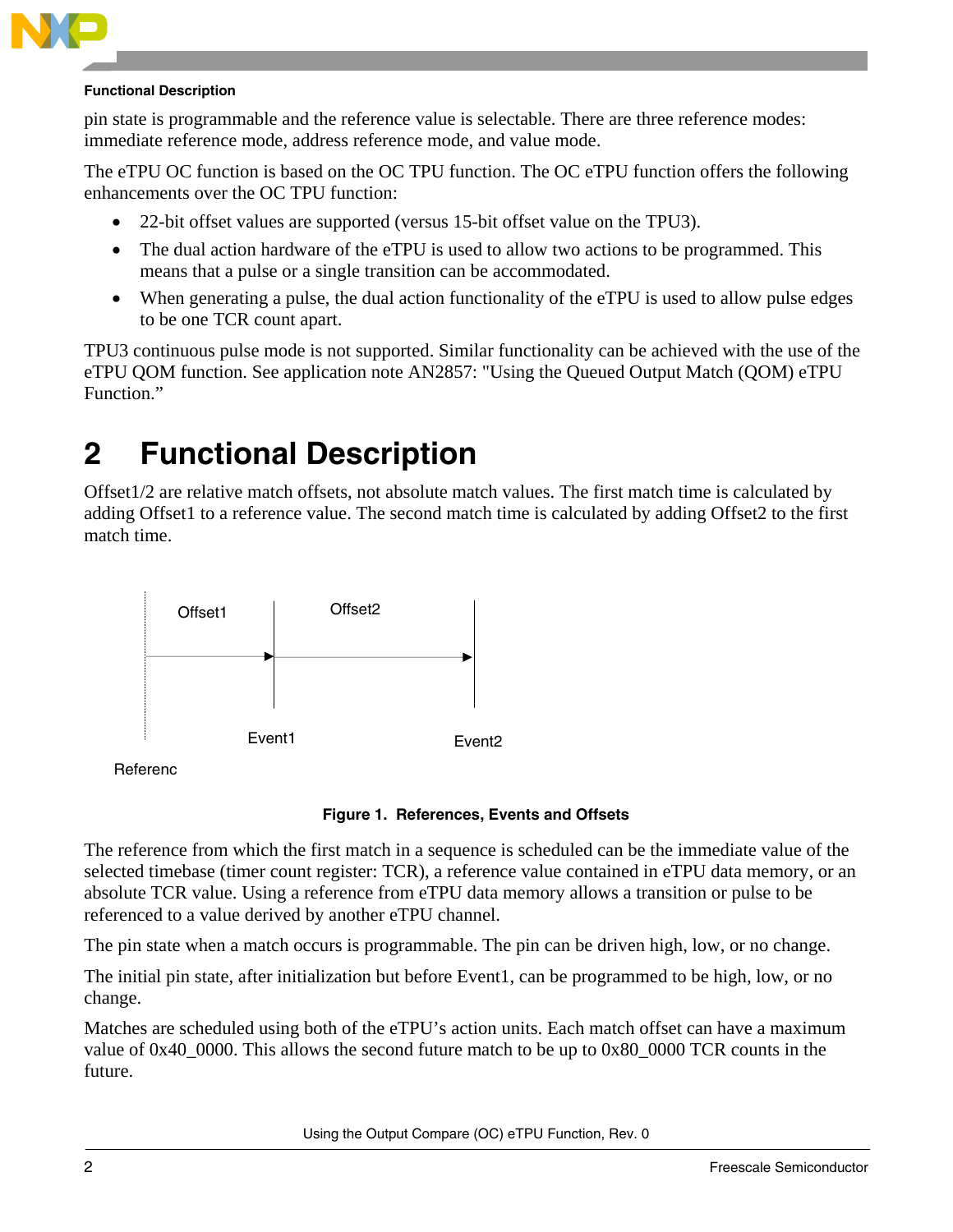

If both pin actions are programmed to be the same, then an edge rather than a pulse will be generated. In the example below, the pin actions for event1 and event2 are set to drive the pin high.



**Reference** 

### **2.1 Initialization Reference Modes**

There are three reference modes in which the function can be initialized:

- 1) Immediate reference mode
- 2) Address reference mode
- 3) Value mode

In order to avoid improper operation, the following condition must be met:

Reference + first offset amount + second offset amount  $< 0x80$  0000 + current TCR value

If this condition is not met, then the first, and possibly second, events may be scheduled in the past causing immediate matches to occur.

### **2.1.1 Immediate Reference Mode**

In this mode, the function adds offset1 to the current value of the selected timebase to generate the match value for the first event. The match value of the second event is generated by adding offset2 to the first event's match time.

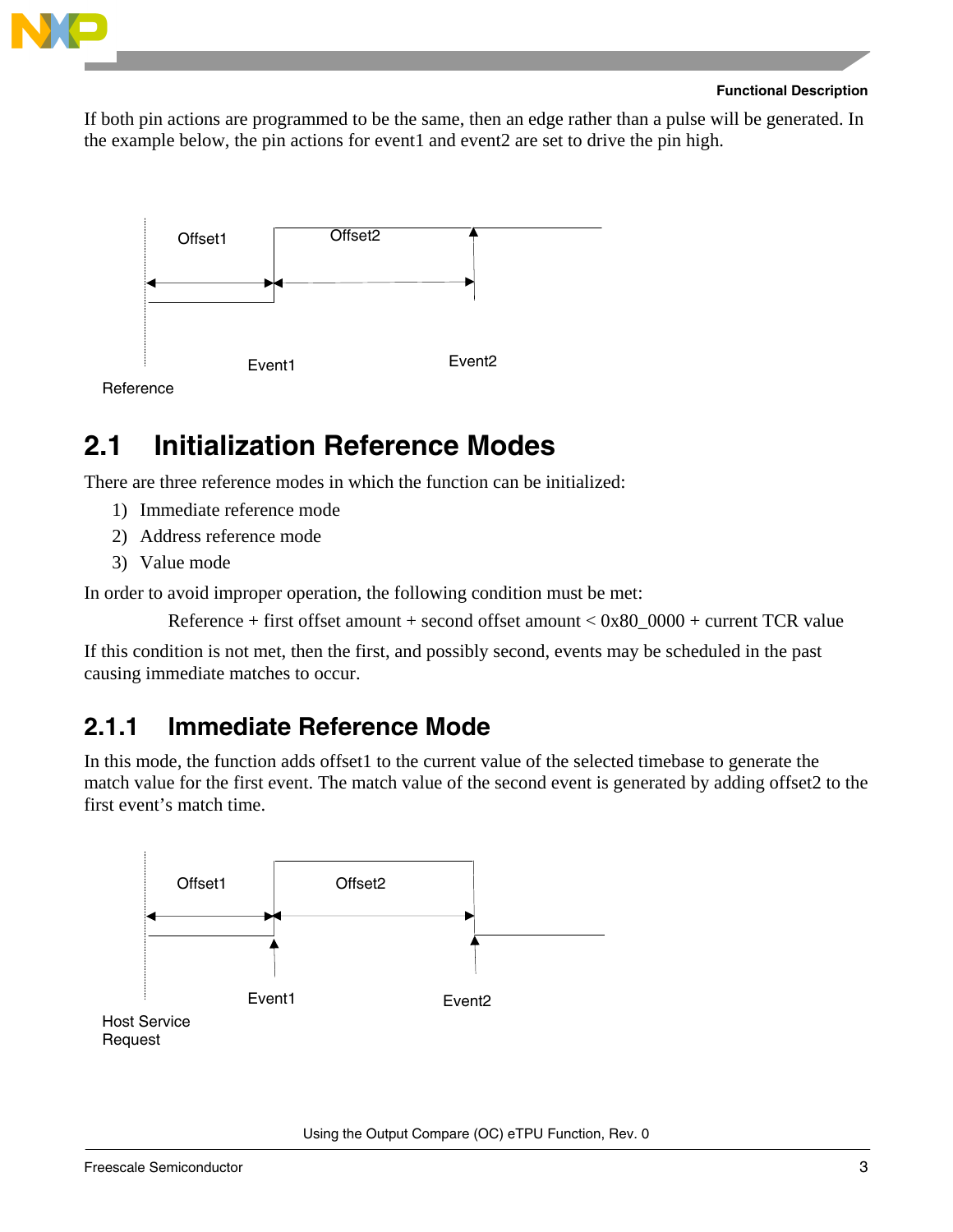

#### **Functional Description**

### **2.1.2 Address Reference Mode**

In this mode, the function adds offset1 to a value stored at a memory address to generate the match value for the first event. The match value of the second event is generated by adding offset2 to the first event's match time. Note that the reference value may be either a future value or a value that occurred before the host service request was issued.



### **2.1.2.1 Value Reference Mode**

In this mode, the first event occurs at an absolute TCR value. Offset1 is not used. The match value of the second event is generated by adding offset2 to the first event's match time, i.e. the absolute TCR value.

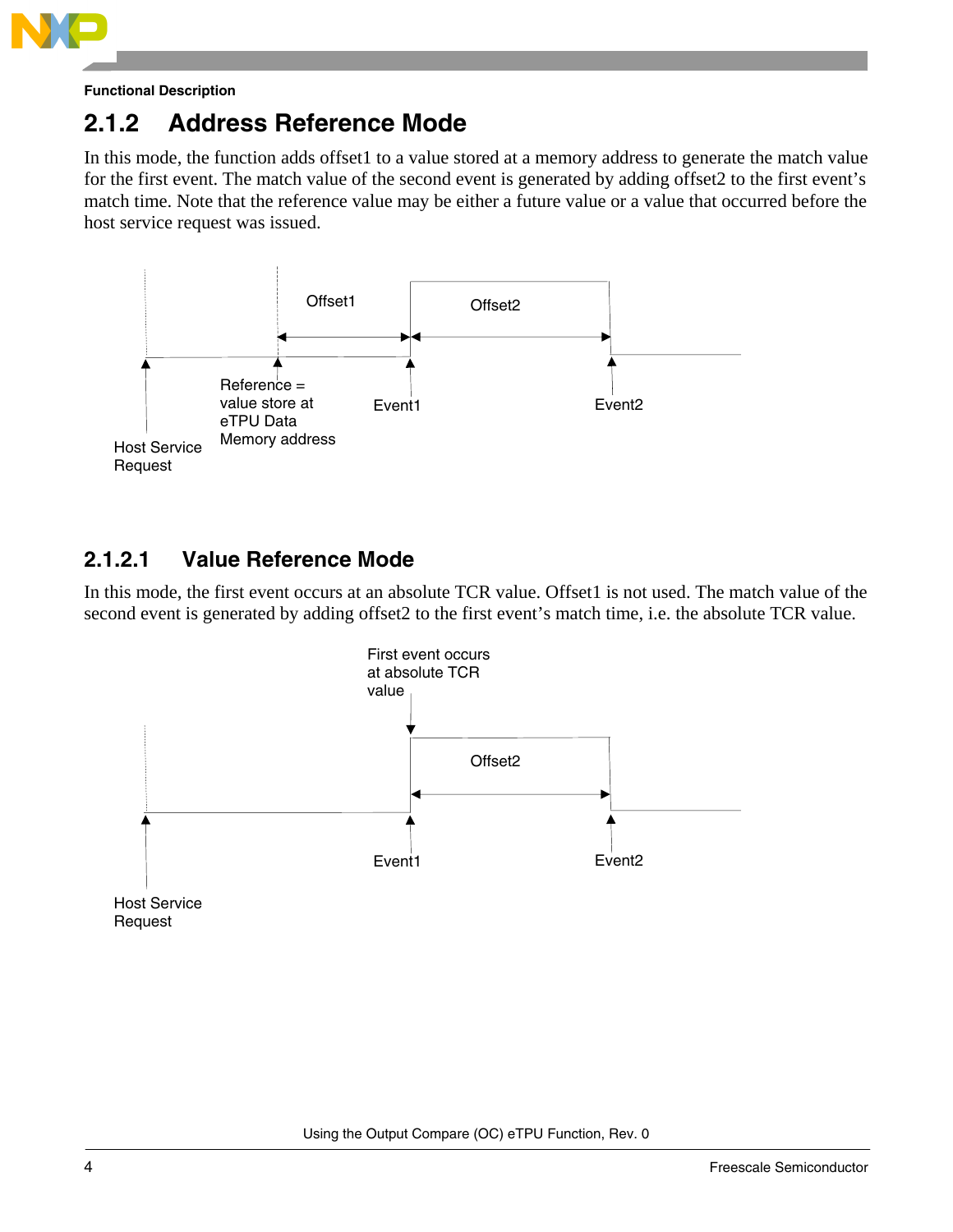

### **2.2 Notes on the Performance and Use of the eTPU OC Function**

### **2.2.1 Performance**

Like all eTPU functions, the OC function performance in an application is to some extent dependent upon the service time (latency) of other active eTPU channels. This is due to the operational nature of the eTPU scheduler. The more channels that are active, the more performance decreases. However, worst-case latency in any eTPU application can be closely estimated. To analyze the performance of an application that appears to approach the limits of the eTPU, use the guidelines given in the *eTPU Reference Manual* and the information provided in the eTPU OC software release available from Freescale. In the case of the OC function, the effects of latency will only be apparent in the initialization thread. The initialization thread needs to be completed before the required output pulses are scheduled.

### **2.2.2 Changing Operation Modes**

In order to re-configure the OC function on the channel while it is still running, the channel must first be disabled. This can be done using the fs\_etpu\_disable function, which can be found in file etpu\_utils.h.

### **2.2.3 Match and Capture Timebases**

The match timebase can be either TCR1 or TCR2. The selected match timebase is used for the matching of both events. The capture timebase need not necessarily be the same as the capture timebase. It is possible to capture a different TCR for the first and second events.

# **3 C Level API for eTPU OC Function**

The following routines provide easy access for the user to interface to the OC function. Use of these routines eliminates the need to directly control the eTPU registers. This function can be found in the etpu\_oc.h and etpu\_oc.c files. The routines are described below and are available from Freescale. In addition, the eTPU compiler generates a file called etpu\_oc\_auto.h. This file contains information relating to the eTPU OC function, including details on how the eTPU data memory is organized and definitions for various API parameters.

The API consists of 4 functions:

- 1) Initialization routine immediate reference: fs\_etpu\_oc\_init\_immed
- 2) Initialization routine value reference: fs\_etpu\_oc\_init\_value
- 3) Initialization routine address reference: fs\_etpu\_oc\_init\_ref
- 4) Return match and capture times fs\_etpu\_oc\_data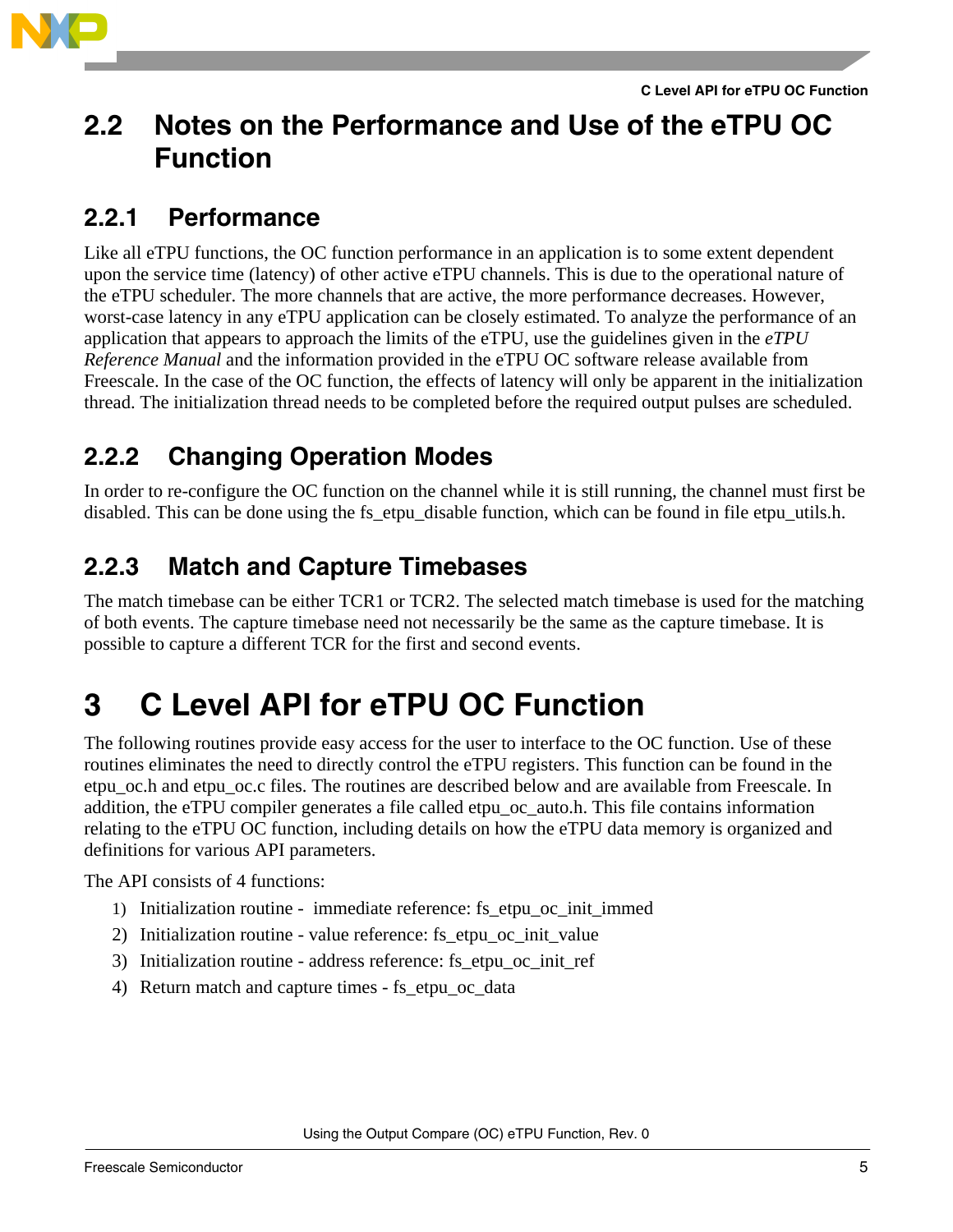

### **3.1 Initialization Routine - Immediate Reference: fs\_etpu\_oc\_init\_immed**

uint8\_t fs\_etpu\_oc\_init\_immed (uint8\_t channel,

uint8 t priority, uint8\_t match\_timebase, uint32\_t offset1, uint8\_t pin\_action\_capture\_timebase1, uint32 t offset2, uint8\_t pin\_action\_capture\_timebase2, uint8\_t init\_pin)

This routine is used to initialize a channel to use the OC function with an immediate TCR reference.

In order for the OC function to run, it needs to use some of the eTPU data memory. There is not any fixed amount of data memory associated with each channel in the eTPU. The memory needs to be allocated in a way that makes sure each channel has its own memory that will not be used by any other channels. There are two ways to allocate this memory: automatically or manually. Using automatic allocation to initialize each channel, it reserves some of the eTPU data memory for its own use. With manual configuration, the eTPU data memory is defined when the system is designed.

Automatic allocation is simpler and is used in all of the examples programs. The routine uses automatic allocation if the channel parameter base address field for a channel is zero. This is the reset condition of the field so normally you don't need to do anything except call the initialization API routine.

If you call the initialization routine more than once, it will only allocate data memory the first time it is called. The initialization routine will write a value to the channel parameter base address field, so on subsequent calls, it will not allocate more memory.

If the eTPU data memory is allocated manually, then a value must be written to channel parameter base address before the initialization routine is called. This is normally only used if the user wants to predefine the location of each channels data memory.

After the channel has been initialized, the OC function will be executed as specified. This function has the following parameters:

- Channel (uint8 t): The OC channel number. For devices with two eTPUs, this parameter should be assigned a value of 0-31 for eTPU\_A and 64-95 for eTPU\_B. For products with a single eTPU, this parameter should be assigned a value of 0-31.
- Priority (uint8\_t): The priority to assign to the eTPU OC channel. The following eTPU priority definitions are found in utilities file etpu\_utils.h.
	- − FS\_ETPU\_PRIORITY\_HIGH
	- − FS\_ETPU\_PRIORITY\_MIDDLE
	- − FS\_ETPU\_PRIORITY\_LOW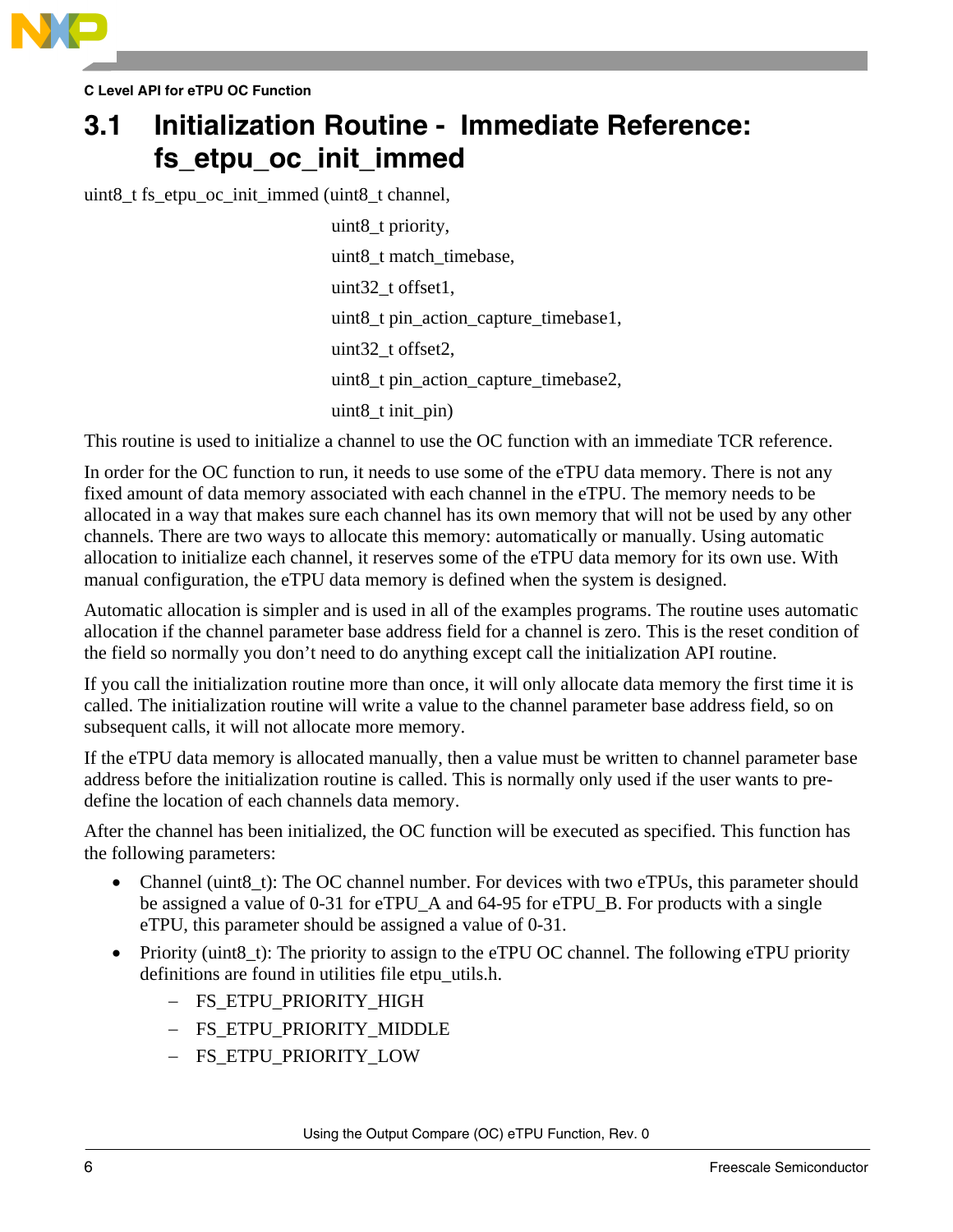

### − FS\_ETPU\_PRIORITY\_DISABLED

- Match timebase (uint8 t): The timebase which the eTPU OC channel will use for matches. The same timebase will be used for both matches. The following eTPU OC match timebase definitions are found in the etpu\_oc\_auto.h file:
	- − FS\_OC\_MATCH\_TCR1
	- − FS\_OC\_MATCH\_TCR2
- Offset1 (uint32\_t): The number of selected TCR counts from the host service request to the first event.
- Offset2 (uint32 t): The number of selected TCR counts from the first match to the second event.
- Pin action capture timebase1/2(unit8 t): The pin action at the first/second match and the capture timebase for those events. The following eTPU OC pin\_action\_capture\_timebase1/2 definitions are found in the etpu\_oc\_auto.h file:
	- − FS\_ETPU\_OC\_PIN\_LOW\_CAPTURE\_TCR1
	- − FS\_ETPU\_OC\_PIN\_LOW\_CAPTURE\_TCR2
	- − FS\_ETPU\_OC\_PIN\_HIGH\_CAPTURE\_TCR1
	- − FS\_ETPU\_OC\_PIN\_HIGH\_CAPTURE\_TCR2
	- − FS\_ETPU\_OC\_PIN\_TOGGLE\_CAPTURE\_TCR1
	- − FS\_ETPU\_OC\_PIN\_TOGGLE\_CAPTURE\_TCR2
	- − FS\_ETPU\_OC\_PIN\_NO\_CHANGE\_CAPTURE\_TCR1
	- − FS\_ETPU\_OC\_PIN\_NO\_CHANGE\_CAPTURE\_TCR2
- Init\_pin (uint8\_t): The state of the pin from initialization until the first event. The following eTPU OC init pin definitions are found in the etpu oc auto.h file:
	- − FS\_ETPU\_OC\_INIT\_PIN\_LOW
	- − FS\_ETPU\_OC\_INIT\_PIN\_HIGH
	- − FS\_ETPU\_OC\_INIT\_PIN\_NO\_CHANGE

### **3.2 Initialization Routine - Value Reference: fs\_etpu\_oc\_init\_value**

uint8\_t fs\_etpu\_oc\_init\_value (uint8\_t channel,

 uint8\_t priority, uint8 t match timebase, uint32\_t value, uint8\_t pin\_action\_capture\_timebase1, uint32 t offset2, uint8\_t pin\_action\_capture\_timebase2,

Using the Output Compare (OC) eTPU Function, Rev. 0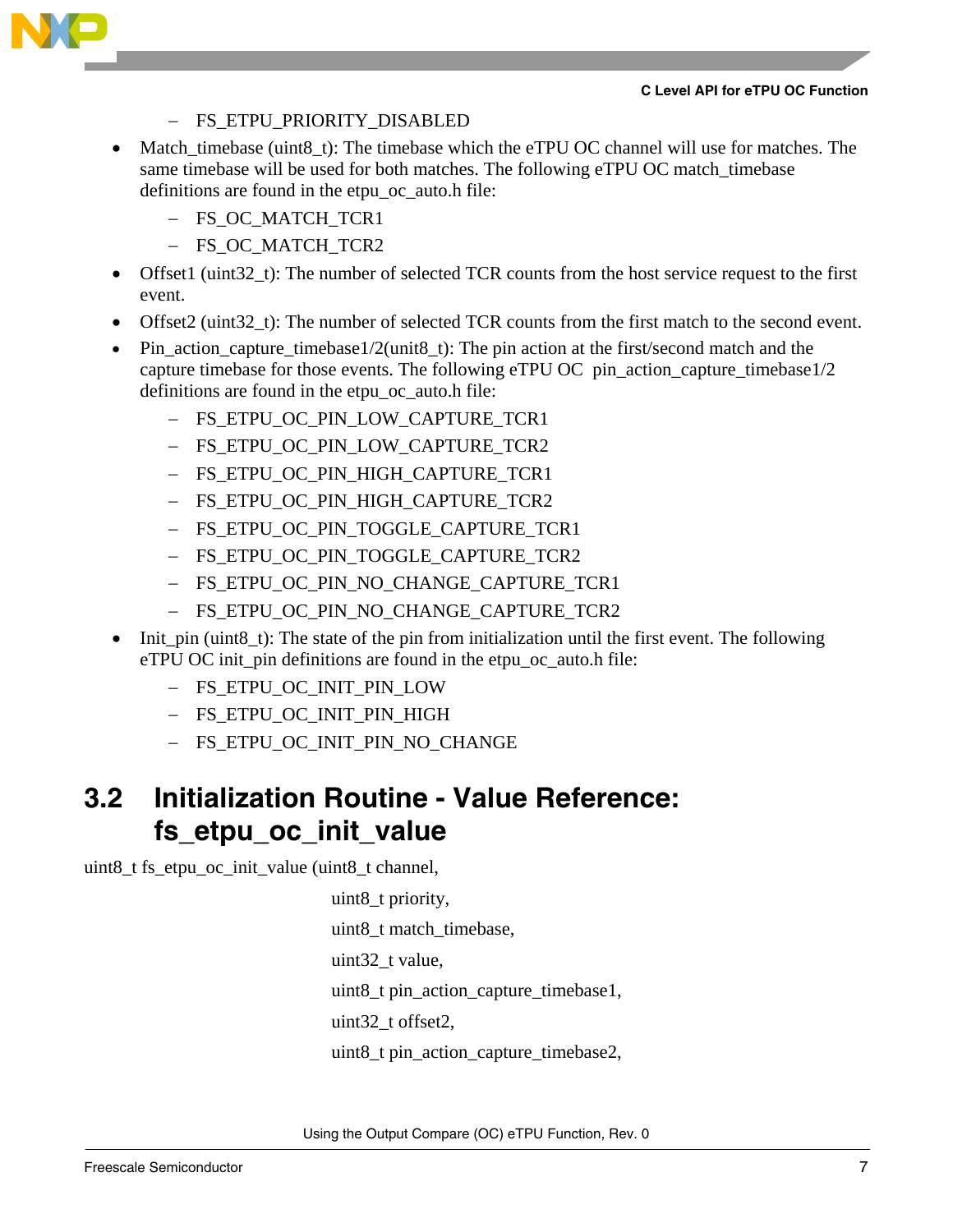

### uint8\_t init\_pin)

This routine is used to initialize channel to use the OC function in value reference mode.

In order for the OC function to run, it needs to use some of the eTPU data memory. There is not any fixed amount of data memory associated with each channel in the eTPU. The memory needs to be allocated in a way that makes sure each channel has its own memory that will not be used by any other channels. There are two ways to allocate this memory: automatically or manually. Using automatic allocation to initialize each channel, it reserves some of the eTPU data memory for its own use. With manual configuration, the eTPU data memory is defined when the system is designed.

Automatic allocation is simpler and is used in all of the examples programs. The routine uses automatic allocation if the channel parameter base address field for a channel is zero. This is the reset condition of the field so normally you don't need to do anything except call the initialization API routine.

If you call the initialization routine more than once, it will only allocate data memory the first time it is called. The initialization routine will write a value to the channel parameter base address field, so on subsequent calls, it will not allocate more memory.

If the eTPU data memory is allocated manually, then a value must be written to channel parameter base address before the initialization routine is called. This is normally only used if the user wants to predefine the location of each channels data memory.

After the channel has been initialized, the OC function will be executed as specified. This function has the following parameters:

- Channel (uint8\_t): The OC channel number. For devices with two eTPUs, this parameter should be assigned a value of 0-31 for eTPU A and 64-95 for eTPU B. For products with a single eTPU, this parameter should be assigned a value of 0-31.
- Priority (uint8 t): The priority to assign to the eTPU OC channel. The following eTPU priority definitions are found in utilities file etpu\_utils.h.
	- − FS\_ETPU\_PRIORITY\_HIGH
	- − FS\_ETPU\_PRIORITY\_MIDDLE
	- − FS\_ETPU\_PRIORITY\_LOW
	- − FS\_ETPU\_PRIORITY\_DISABLED
- Match timebase (uint8 t): The timebase that the eTPU OC channel will use for matches. The same timebase will be used for both matches. The following eTPU OC match timebase definitions are found in the etpu\_oc\_auto.h file:
	- − FS\_OC\_MATCH\_TCR1
	- − FS\_OC\_MATCH\_TCR2
- Value (uint32 t): The absolute selected TCR count at which the first event will be scheduled to occur.
- Offset2 (uint32\_t): The number of selected TCR counts from the first match to the second event.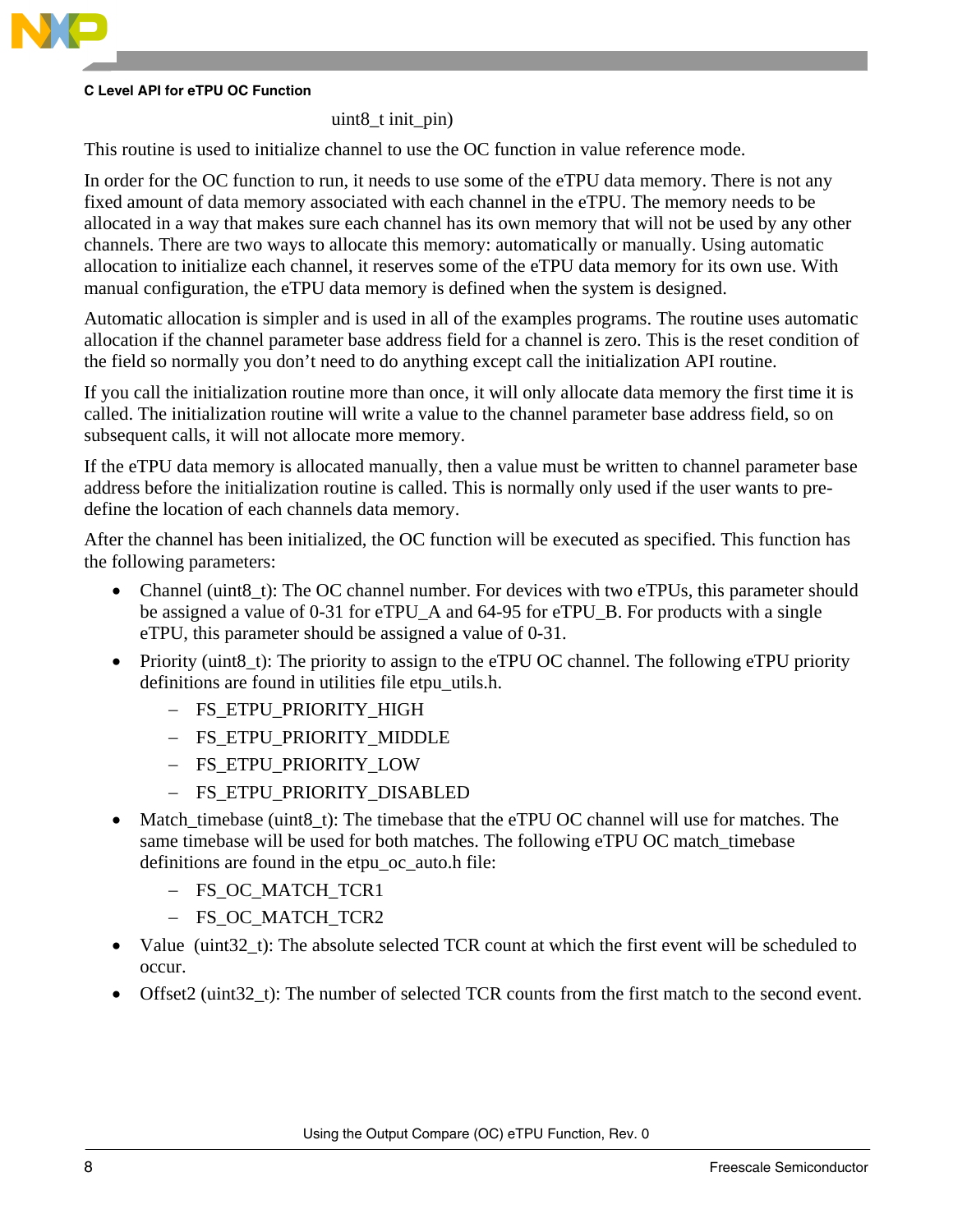

- Pin\_action\_capture\_timebase1/2(unit8\_t): The pin action at the first/second match and the capture timebase for those events. The following eTPU OC pin\_action\_capture\_timebase $1/2$ definitions are found in the etpu\_oc\_auto.h file:
	- − FS\_ETPU\_OC\_PIN\_LOW\_CAPTURE\_TCR1
	- − FS\_ETPU\_OC\_PIN\_LOW\_CAPTURE\_TCR2
	- − FS\_ETPU\_OC\_PIN\_HIGH\_CAPTURE\_TCR1
	- − FS\_ETPU\_OC\_PIN\_HIGH\_CAPTURE\_TCR2
	- − FS\_ETPU\_OC\_PIN\_TOGGLE\_CAPTURE\_TCR1
	- − FS\_ETPU\_OC\_PIN\_TOGGLE\_CAPTURE\_TCR2
	- − FS\_ETPU\_OC\_PIN\_NO\_CHANGE\_CAPTURE\_TCR1
	- − FS\_ETPU\_OC\_PIN\_NO\_CHANGE\_CAPTURE\_TCR2
- Init pin (uint8 t): The state of the pin from initialization until the first event. The following eTPU OC init\_pin definitions are found in the etpu\_oc\_auto.h file:
	- − FS\_ETPU\_OC\_INIT\_PIN\_LOW
	- − FS\_ETPU\_OC\_INIT\_PIN\_HIGH
	- − FS\_ETPU\_OC\_INIT\_PIN\_NO\_CHANGE

### **3.3 Initialization Routine - Address Reference: fs\_etpu\_oc\_init\_ref**

uint8\_t fs\_etpu\_oc\_init\_ref (uint8\_t channel,

uint8 t priority, uint8\_t match\_timebase, uint32 t offset1, uint8 t pin\_action\_capture\_timebase1, uint32\_t offset2, uint8 t pin\_action\_capture\_timebase2, uint8\_t init\_pin, uint $32_t * ref$ 

This routine is used to initialize channel to use the OC function with a value stored in a eTPU Data Memory address location as reference.

In order for the OC function to run, it needs to use some of the eTPU data memory. There is not any fixed amount of data memory associated with each channel in the eTPU. The memory needs to be allocated in a way that makes sure each channel has its own memory that will not be used by any other channels. There are two ways to allocate this memory: automatically or manually. Using automatic allocation to initialize each channel, it reserves some of the eTPU data memory for its own use. With manual configuration, the eTPU data memory is defined when the system is designed.

Using the Output Compare (OC) eTPU Function, Rev. 0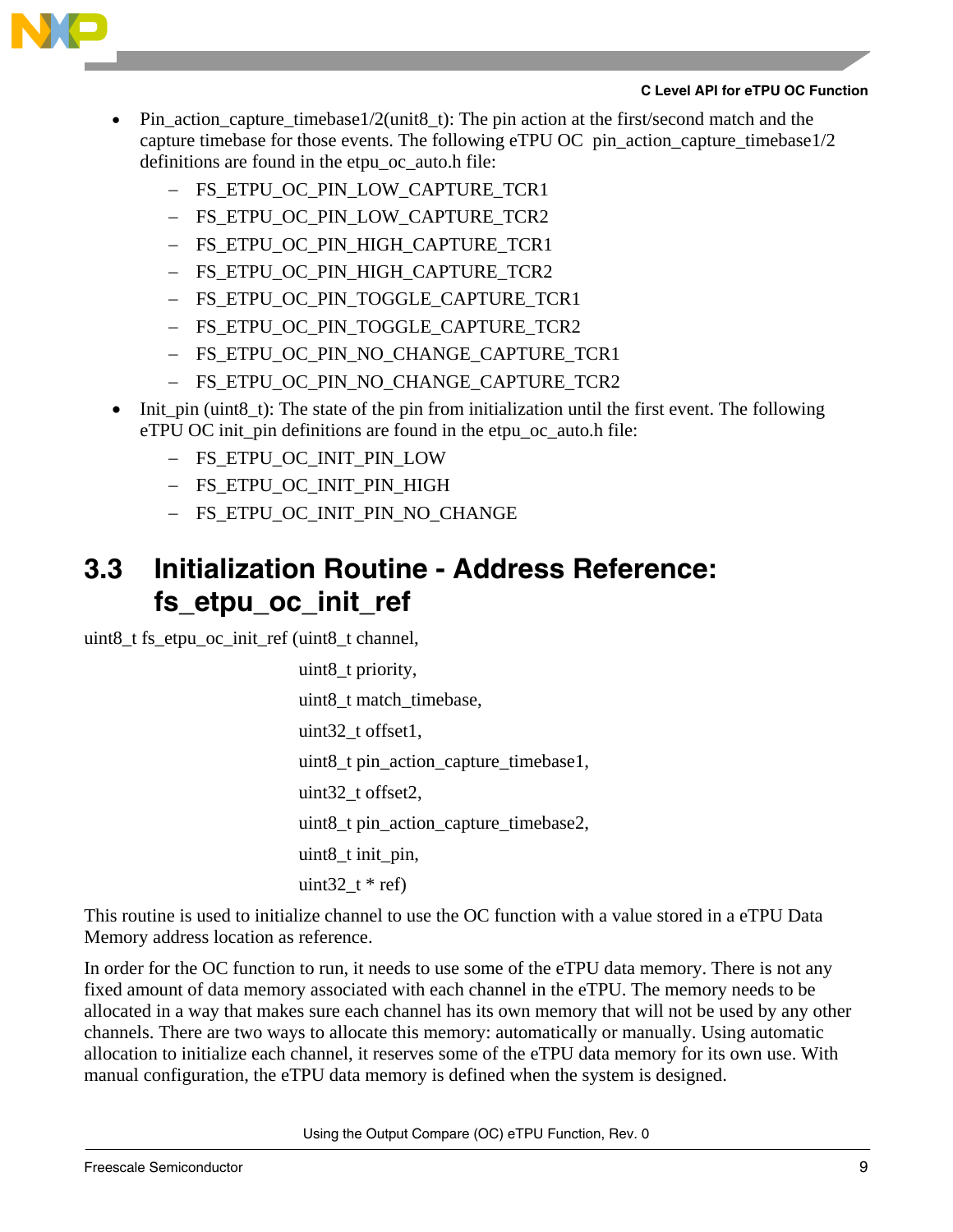

Automatic allocation is simpler and is used in all of the examples programs. The routine uses automatic allocation if the channel parameter base address field for a channel is zero. This is the reset condition of the field so normally you don't need to do anything except call the initialization API routine.

If you call the initialization routine more than once, it will only allocate data memory the first time it is called. The initialization routine will write a value to the channel parameter base address field, so on subsequent calls, it will not allocate more memory.

If the eTPU data memory is allocated manually, then a value must be written to channel parameter base address before the initialization routine is called. This is normally only used if the user wants to predefine the location of each channels data memory.

After the channel has been initialized, the OC function will be executed as specified. This function has the following parameters:

- Channel (uint8<sub>th</sub>) : The OC channel number. For devices with two eTPUs, this parameter should be assigned a value of 0-31 for eTPU\_A and 64-95 for eTPU\_B. For products with a single eTPU, this parameter should be assigned a value of 0-31.
- Priority (uint8\_t): The priority to assign to the eTPU OC channel. The following eTPU priority definitions are found in utilities file etpu\_utils.h.
	- − FS\_ETPU\_PRIORITY\_HIGH
	- − FS\_ETPU\_PRIORITY\_MIDDLE
	- − FS\_ETPU\_PRIORITY\_LOW
	- − FS\_ETPU\_PRIORITY\_DISABLED
- Match\_timebase (uint8\_t): The timebase which the eTPU OC channel will use for matches. The same timebase will be used for both matches. The following eTPU OC match\_timebase definitions are found in the etpu\_oc\_auto.h file:
	- − FS\_OC\_MATCH\_TCR1
	- − FS\_OC\_MATCH\_TCR2
- Offset1 (uint32 t): The number of selected TCR counts from the reference value stored in eTPU data memory to the first event.
- Offset2 (uint32\_t): The number of selected TCR counts from the first match to the second event.
- Pin\_action\_capture\_timebase1/2(unit8\_t) : The pin action at the first/second match and the capture timebase for those events. The following eTPU OC pin action capture timebase1/2 definitions are found in the etpu\_oc\_auto.h file:
	- − FS\_ETPU\_OC\_PIN\_LOW\_CAPTURE\_TCR1
	- − FS\_ETPU\_OC\_PIN\_LOW\_CAPTURE\_TCR2
	- − FS\_ETPU\_OC\_PIN\_HIGH\_CAPTURE\_TCR1
	- − FS\_ETPU\_OC\_PIN\_HIGH\_CAPTURE\_TCR2
	- − FS\_ETPU\_OC\_PIN\_TOGGLE\_CAPTURE\_TCR1
	- − FS\_ETPU\_OC\_PIN\_TOGGLE\_CAPTURE\_TCR2
	- − FS\_ETPU\_OC\_PIN\_NO\_CHANGE\_CAPTURE\_TCR1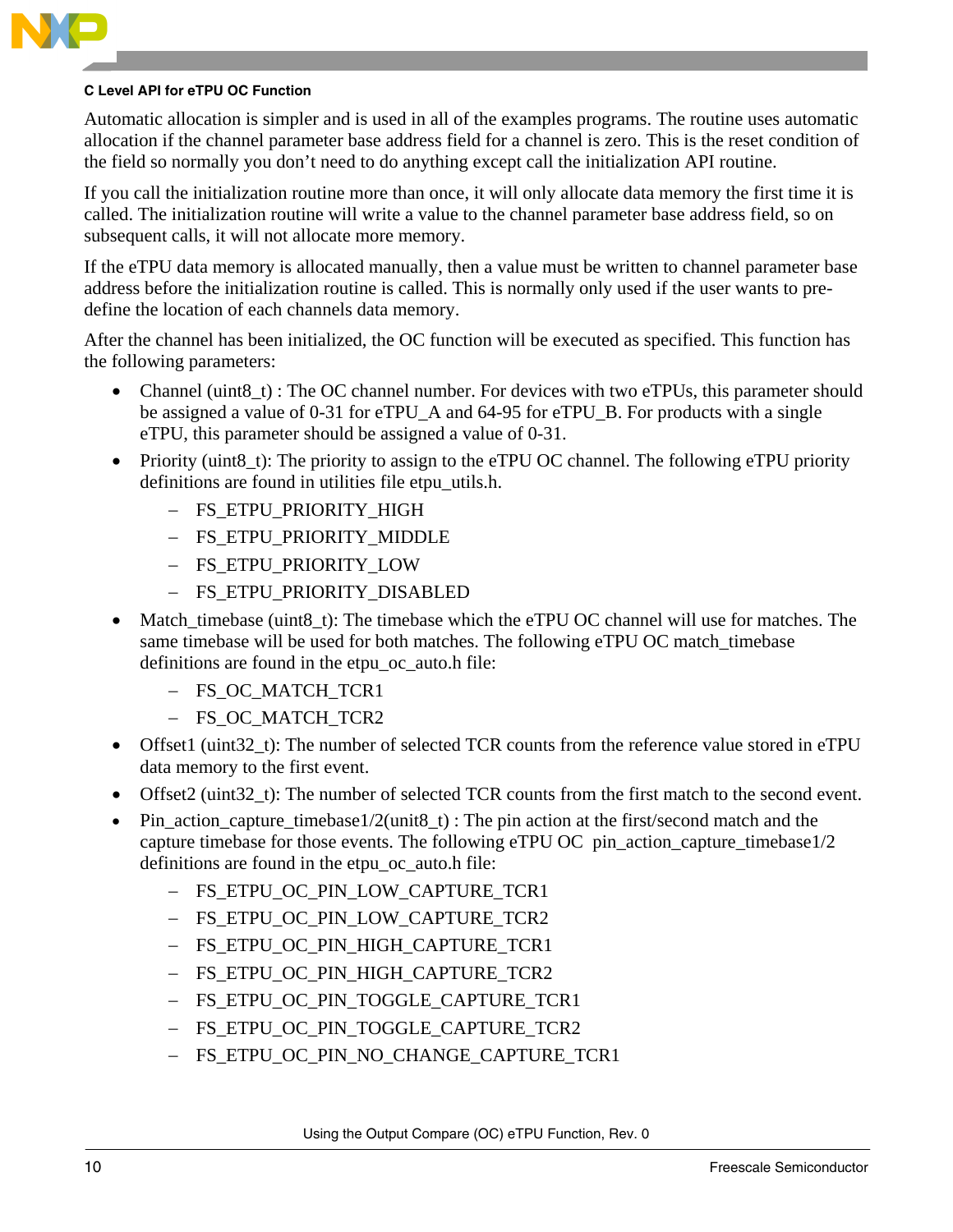



- − FS\_ETPU\_OC\_PIN\_NO\_CHANGE\_CAPTURE\_TCR2
- Init pin (uint8 t): The state of the pin from initialization until the first event. The following eTPU OC init\_pin definitions are found in the etpu\_oc\_auto.h file:
	- − FS\_ETPU\_OC\_INIT\_PIN\_LOW
	- − FS\_ETPU\_OC\_INIT\_PIN\_HIGH
	- − FS\_ETPU\_OC\_INIT\_PIN\_NO\_CHANGE
- Ref (uint32\_t \*): The address of the eTPU data memory location whose contents will be used as a reference.

### **3.4 Return Match and Capture Times - fs\_etpu\_oc\_data**

void fs\_etpu\_oc\_data (uint8\_t channel,

struct Match and Actual times \*these times)

This routine populates a structure of type Match\_and\_Actual\_times with the match and capture times for both. This routine would be called after the OC function has completed execution. This function has the following parameters:

- Channel (uint 8 t) : The OC channel number. For devices with two eTPUs, this parameter should be assigned a value of 0-31 for eTPU A and 64-95 for eTPU B. For products with a single eTPU, this parameter should be assigned a value of 0-31.
- \*these\_times (struct Match\_and\_Actual\_times**) :** A pointer to a structure where this routine will store the match and capture values for both events. This structure is defined in etpu\_oc.h as follows:

```
struct Match_and_Actual_times 
{ 
int32_t MatchTime1, 
      MatchTime2.
       ActualTime1, 
       ActualTime2;
```
};

The members of this structure are defined as follows:

MatchTime1 : The TCR count when event1 was scheduled to occur

MatchTime2 : The TCR count when event2 was scheduled to occur

ActualTime1 : The TCR count when event1 actually happened

ActualTime2 : The TCR count when event2 actually happened

# **4 Examples of Function Use**

This section describes a simple use of the OC function and how to initialize the eTPU module and assign the eTPU OC function to an eTPU channel.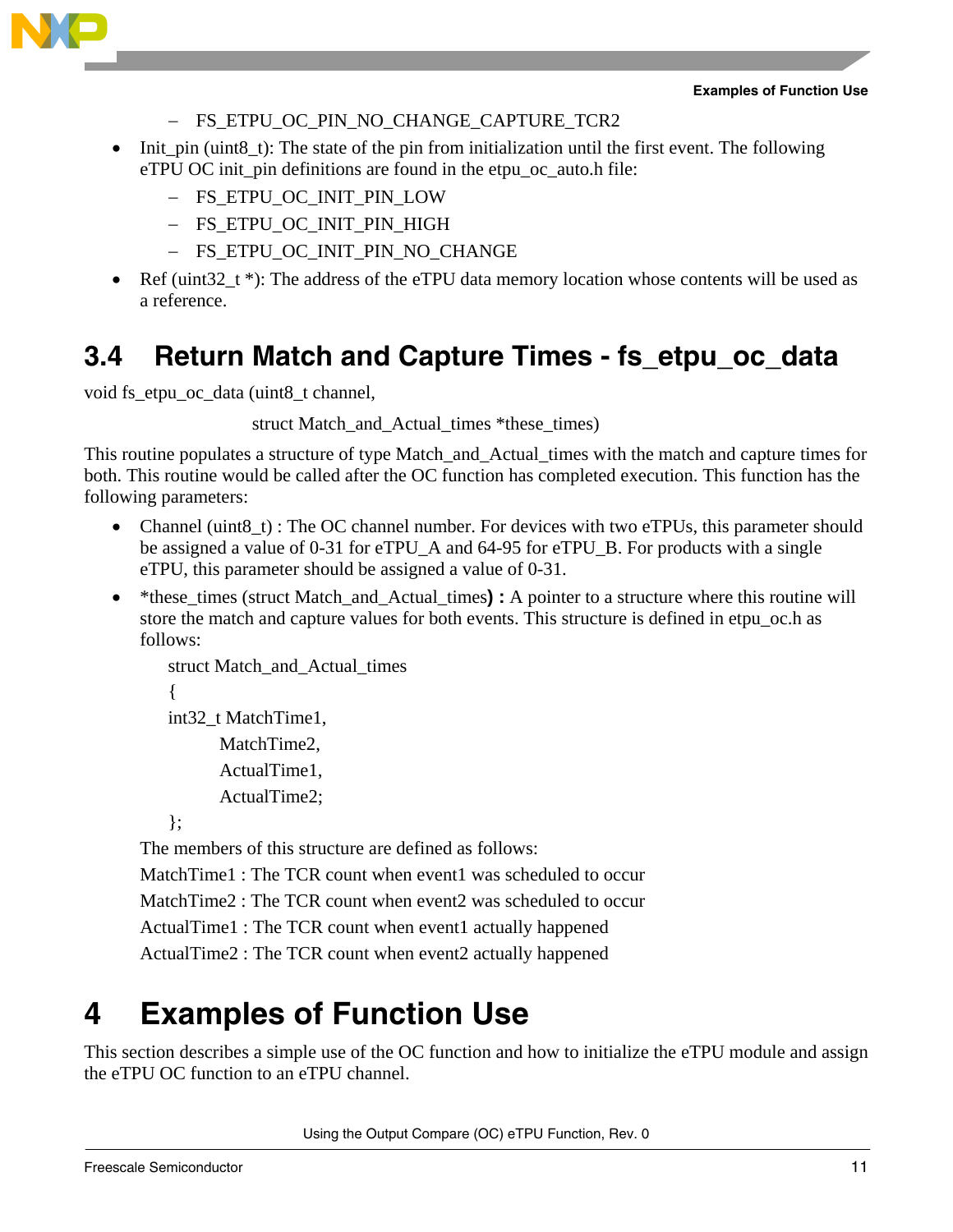

### **Examples of Function Use**

The example consists of two files:

- OC example1.h
- OC example1.c

File OC\_example1.c contains the main() routine. This routine initializes the MPC5554 device for 128-MHz CPU operation and initializes the eTPU according to the information in the my\_etpu\_config struct (stored in file OC\_example1.h). The timebases are enabled by calling routine fs\_timer\_start(). Any interrupt or DMA requests are cleared. The pins used in this example are configured for eTPU operation.

### **4.1 Channel OC0 Functionality Description**

The OC function is initialized in immediate reference mode on channel OC0 (ETUA2). The channel is set for medium priority with matches on TCR1. Event1 will be scheduled for 0xA00 TCR1 counts after the host service request, and event2 will be scheduled for  $0xA00 + 0x500$  TCR1 counts after the host service request. The pin state will be low between the host service request and Event1. At event1, the pin will drive high, and at event2, the pin will drive low. The actual values of TCR1 for both events will be captured and stored in two eTPU data memory locations by the function after the second match has occurred. The captured times can be accessed by using the API routine fs\_etpu\_oc\_data. A channel interrupt and data transfer request will be generated by the function after the second match has occurred.

The host polls the channel interrupt request bit and once it becomes set the host clears it.

### **4.2 Channel OC1 Functionality Description**

In this case, the first event is scheduled relative to the second event on channel OC0.

The OC function is initialized in address reference mode on channel OC1 (ETUA4). The channel is set for medium priority with matches on TCR1. Event1 will be scheduled for 0xA00 TCR1 counts after the value stored at address OC0\_last\_match\_ptr and event2 will be scheduled for  $0xA00 + 0x500$  TCR1 counts after the value stored at address OC0 last match ptr. The pin state will be high between the host service request and Event1. At event1 and event2 the pin will toggle. The actual values of TCR1 at event1 and TCR2 at event2 will be captured and stored in two eTPU data memory locations. The captured times can be accessed by using the API routine fs\_etpu\_oc\_data. A channel interrupt and data transfer request will be generated by the function after the second match has occurred.

## **4.3 Channel OC2 Functionality Description**

In this case, the first event is scheduled relative to an absolute TCR1 value. The value is derived by reading the eTPU time base 1 (TCR1) visibility register (ETPUTB1R) for engine A and adding 0x1000 counts. This value is then stored in variable oc2\_value.

The OC function is initialized in address reference mode on channel OC2 (ETUA10). The channel is set for medium priority with matches on TCR1. Event1 will be scheduled for when TCR1 equals oc2 value and, event2 will be scheduled for when TCR1 equal oc2\_value + 0x500 TCR1 counts. The pin state will be unchanged (from what ever it happened to be before) between the host service request and Event1. At event1, the pin will drive high and at event2 the pin will drive low. The actual values of TCR1 for both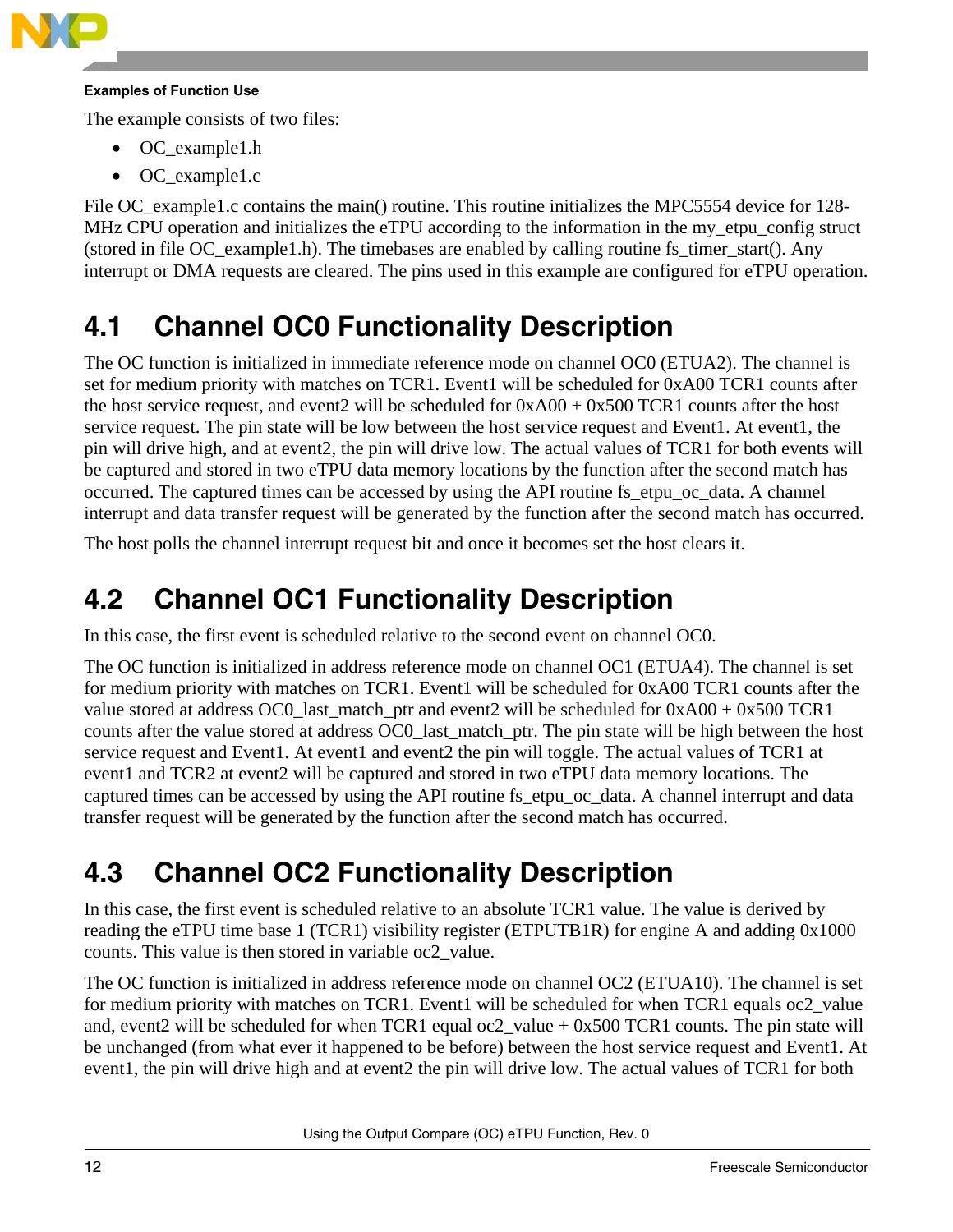

#### **Summary and Conclusion**

events will be captured and stored in two eTPU data memory locations by the function after the second match has occurred. The captured times can be accessed by using the API routine fs\_etpu\_oc\_data. A channel interrupt and data transfer request will be generated by the function after the second match has occurred.

After the function finishes execution on OC2, the host clears the channel interrupt and data transfer request bits for channel OC1 and OC2.

### **4.4 Example Use of fs\_etpu\_oc\_data**

The match and capture time for channels OC0 and OC1 are placed into two structures, these times OC0 and these\_times\_OC1, by two calls to fs\_etpu\_oc\_data. The returned data is tested to ensure that the values are as they should be.

Note that in a highly loaded system, these tests may not pass because the captured times are likely to be different to those generated in an unloaded (non-latent) system.

# **5 Summary and Conclusion**

This eTPU OC application note provides the user with a description of the output compare eTPU function usage and examples. The simple C interface routines to the OC eTPU function enable easy implementation of the OC function in applications. The functions are targeted for the MPC5500 and the MCF53*x* families of devices, but they can be used with any device that contains an eTPU.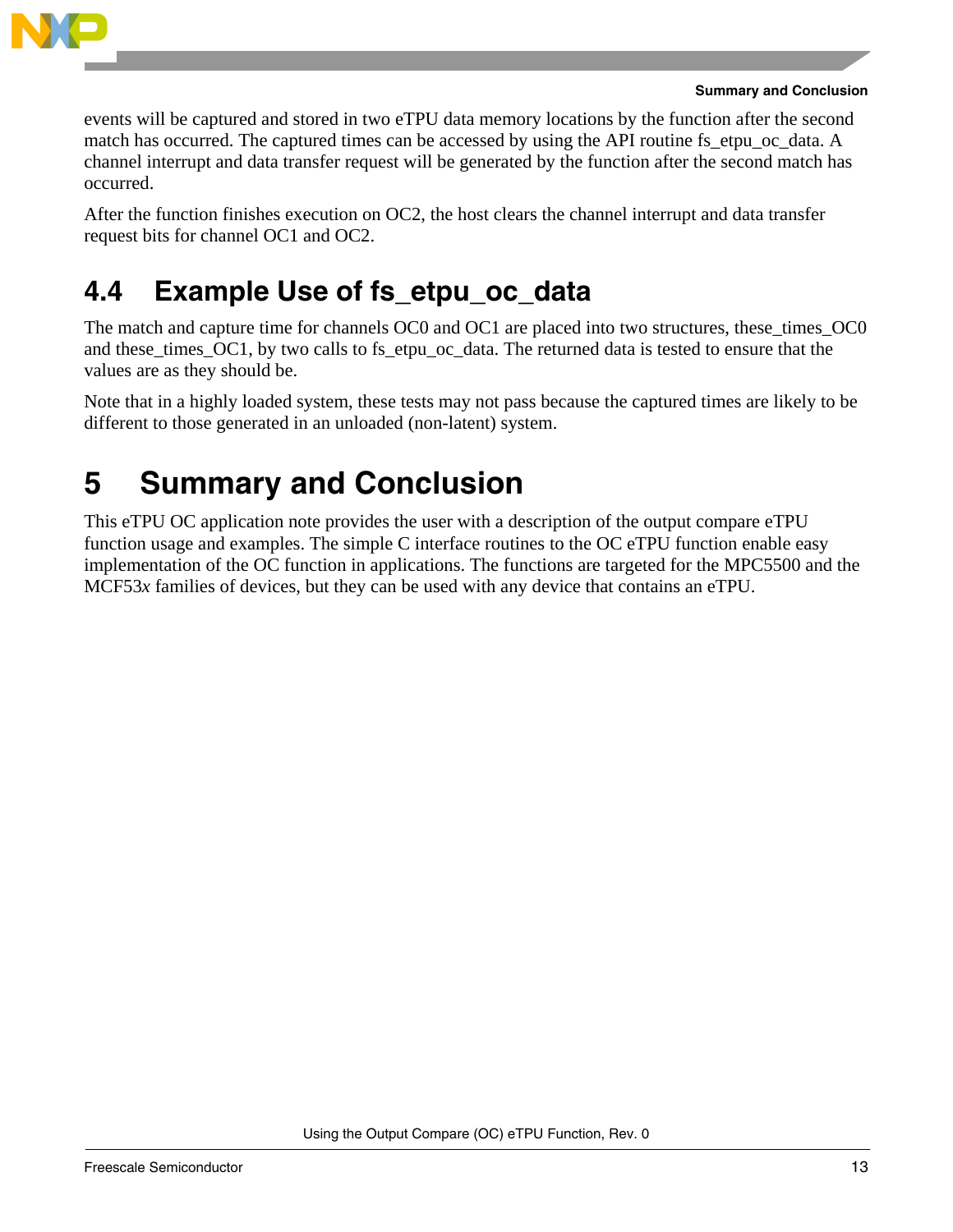

**Summary and Conclusion**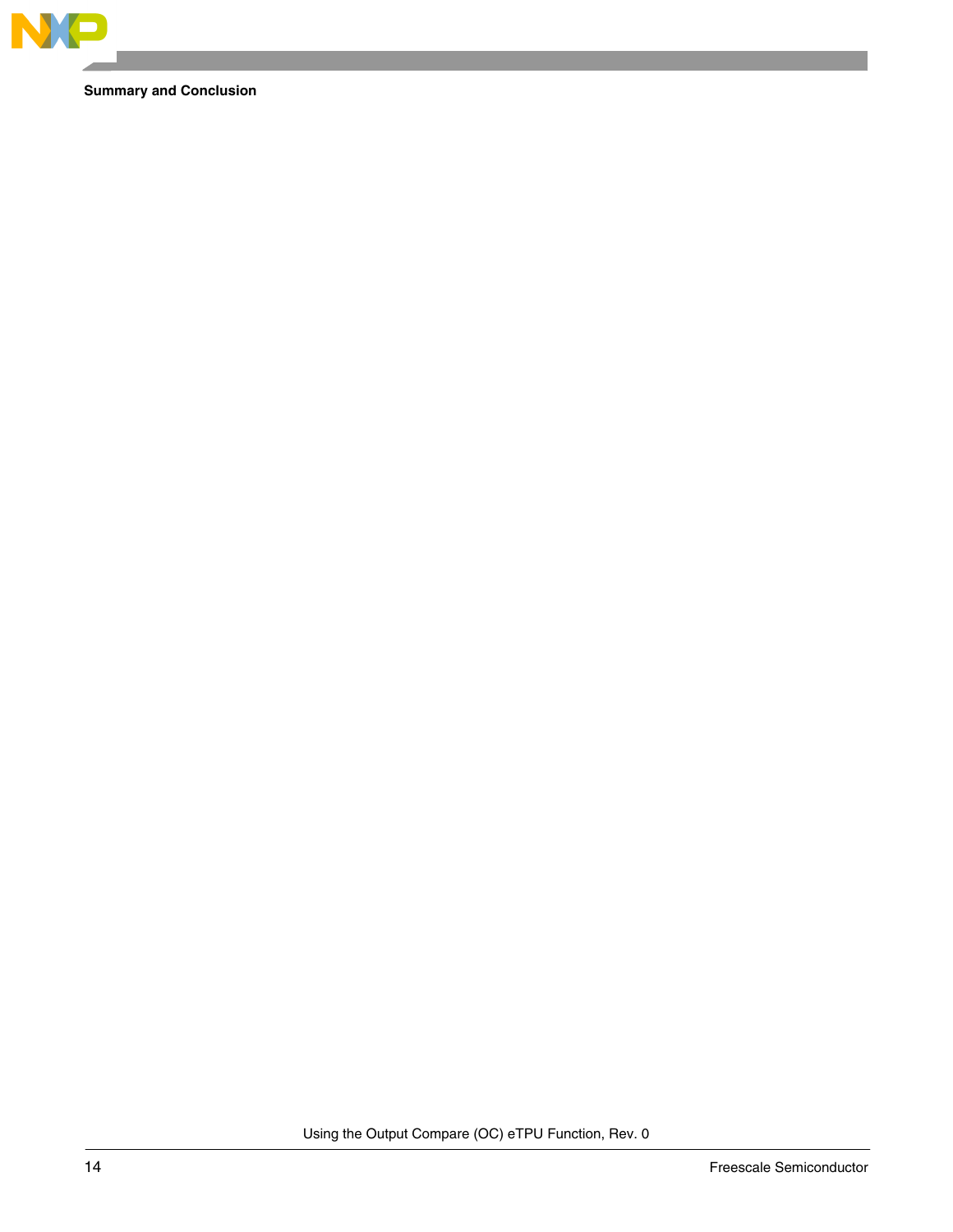

**Summary and Conclusion** 

Using the Output Compare (OC) eTPU Function, Rev. 0